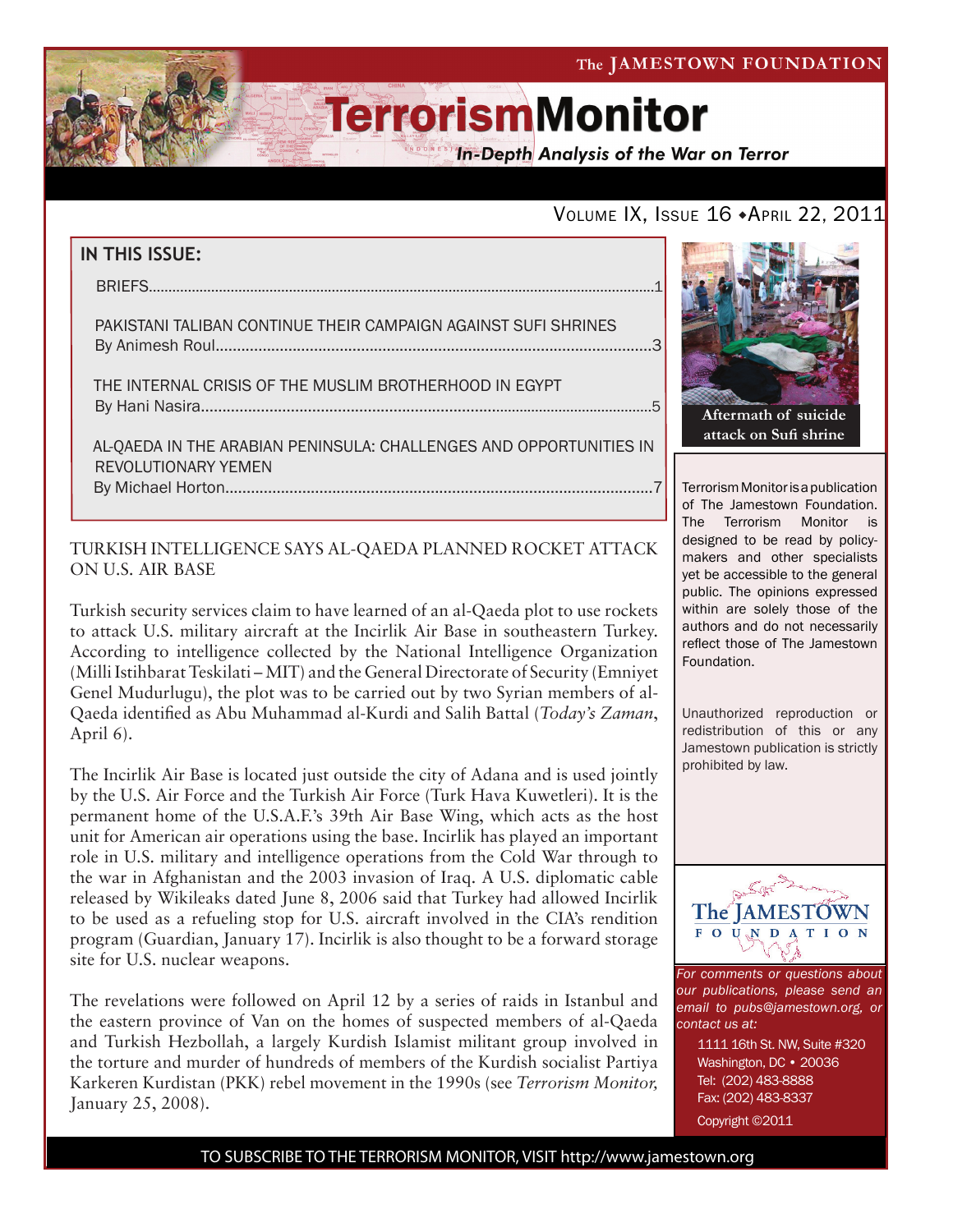Forty-two suspects were detained by police in Istanbul and a further ten in Van. Turkish authorities said that one of the detainees was the alleged head of the Turkish chapter of al-Qaeda, Halis Bayancuk, a graduate of Cairo's al-Azhar University and a former member of Turkish Hezbollah. He was charged with leading a terrorist organization in 2008, but released less than a year later (*Today's Zaman*, April 14; Turkiye Radyo Televizyon [TRT], April 12).

In a recent move that outraged Turkish public opinion, a Turkish court ordered the release in January of at least 25 members of Turkish Hezbollah alleged to have been involved in the brutal murders of PKK members and rival Islamists (see *Terrorism Monitor* Briefs, January 13). The release was ordered under a new law that states detainees cannot remain imprisoned for more than ten years without a trial. The case against the suspects was complicated by numerous allegations that Hezbollah operated as a covert arm of the state's efforts to crush Kurdish separatism and Islamist challenges to the officially secular Turkish state (Hurriyet, January 7; BBC, January 23, 2000). Turkish authorities did not state whether any of those arrested were involved in the January release (Reuters, April 12).

The obvious importance of Incirlik Air Base to the furtherance of U.S. foreign policy interests in the region has inspired a number of Islamist militant cells to plan attacks on U.S. facilities at Incirlik. In 2002 four Arab-Americans were arrested in Detroit on charges of operating a terrorist cell. Sketches of the Incirlik air base were found in their apartment (*Los Angeles Times,*  August 31, 2002; *Washington Post*, September 15, 2002). There are reports that Osama bin Laden suggested that a Turkish militant cell attack U.S. facilities at Incirlik, but the would-be attackers were dissuaded by the tight security at the base. They then turned their attentions to softer targets, bombing two Istanbul synagogues in November 2003 (*Independent*, December 18, 2003; see also *Terrorism Focus*, December 17, 2007). There were further warnings of an imminent attack by suicide bombers or hijacked planes in February 2006.

#### SYRIA CLAIMS TO HAVE DISRUPTED TERRORIST GROUP RESPONSIBLE FOR PROTESTS

Syria has implicated a leading Lebanese politician in the creation of a Damascus-based terrorist cell intent on discrediting the Syrian government by killing demonstrators and making it look like the work of the Syrian regime. The allegations were based on the confessions of three individuals carried on Syrian television. An array of weapons said to have been seized from the alleged terrorists at the time of their April 10 arrest were also displayed.

The leader of the cell, Anas Knaj, a 29-year-old billboard worker, claimed to have recruited two of his friends, Muhammad Badr al-Qalam and Muhammad Ahmad al-Sukhneh, to form a terrorist cell under the name "The Syrian Revolution," which he said aimed to "move the country from a bad situation to a better one" (Syrian Arab News Agency [SANA], April 13; *al-Ba'ath*  [Damascus], April 13).

The formation and arming of the cell was facilitated by a mysterious individual, Ahmad Audeh, who claimed to be a member of the Muslim Brotherhood. Audeh told the men that he was acting on behalf of Lebanese member of parliament Jamal al-Jarrah, a member of Sa'ad al-Hariri's Mustaqbal (Future) movement, part of the anti-Syrian March 14 coalition. Audeh suggested that al-Jarrah was part of the Muslim Brotherhood and would provide generous rewards to the members of the cell for their work. In the event of their death, their families would receive large cash payments.

Kanj reported that the cell initially received orders to instigate demonstrations near the Umayyad Mosque in Damascus by recruiting a handful of young people to begin chanting "freedom slogans" near the mosque. As hundreds of other Syrians joined the apparently spontaneous demonstration, the provocateurs slipped away before police arrived.

The Umayyad Mosque has been a focal point for protests in Damascus since the demonstrations began on March 15. The mosque is one of the world's oldest continually used holy places, with the site successively hosting a Bronze Age temple, a Roman Temple of Jupiter, a Byzantine basilica devoted to John the Baptist and the present mosque, founded by an Ummayad caliph in 706.

Though the men had little experience with weapons, Audeh was said to have provided them with sniper rifles and training in their use. Audeh claimed to have used bribery to ship the weapons from Lebanon across the border to Syria and said Kanj's cell was only one of many he had equipped within Syria. According to Kanj, Audeh ordered the cell members to fire on the demonstrators with their sniper rifles. Photos of the carnage were to be taken and posted to the dissident al-Thawra (Revolution) Facebook site "to make the

### TerrorismMonitor Volume IX + Issue 16 + April 22, 2011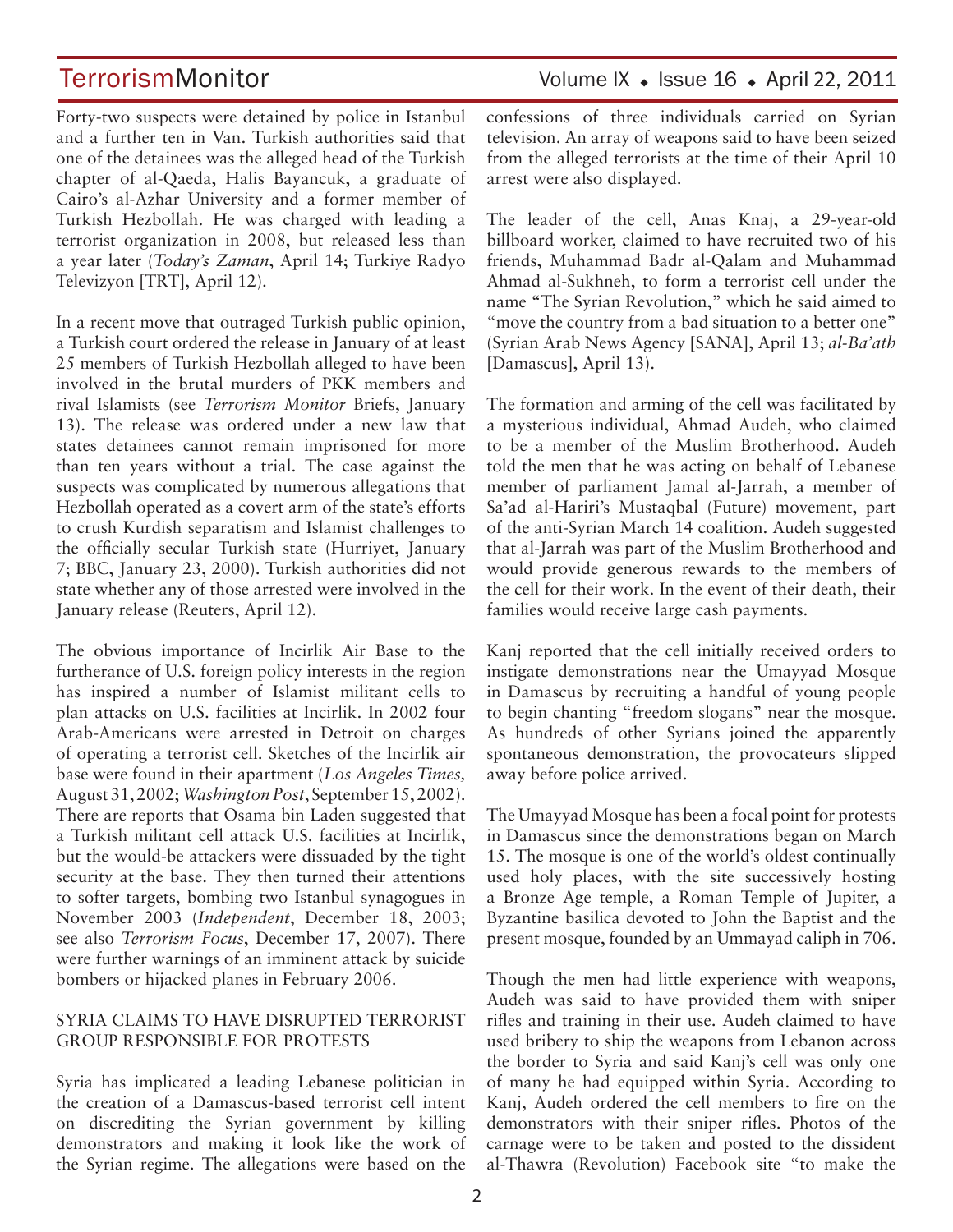people believe that the Syrian security members are the ones who were killing the citizens." Their efforts were regarded as a success within the cell when the al-Arabiya and al-Jazeera news networks reported Syrian security forces were shooting unarmed demonstrators in Damascus.

Just before the men were arrested they claimed to have received orders to attack the poorly-defended Sbeineh police station outside Damascus while disguised as members of the Syrian security forces. One individual was assigned to take photos of the attack and post them to the al-Thawra Facebook site.

The exiled leader of the Syrian chapter of the Muslim Brothers, Muhammad Ri'ad Shaqfa, denied that his movement had any role in promoting unrest in Syria, though it backed demands for greater liberty: "All tyrants play the same game. They accuse their own people of serving an outside conspiracy while using violence and cunning to survive" (Reuters, April 11). The movement was banned in 1963 and membership is punishable by death since 1980.

Iranian sources claim Syria is under attack by an alliance consisting of the pro-Israeli camp in Washington, anti-Iranian elements in Saudi Arabia and the Mustaqbal movement of Sa'ad Hariri in Beirut (Press TV [Tehran], April 15). Supporters of the Syrian regime have pointed to leaked U.S. diplomatic cables released by Wikileaks that suggest Sa'ad al-Hariri had proposed replacing Syrian ruler Bashar al-Assad with a coalition that would include the Muslim Brotherhood, former Syrian vicepresident Abdul Halim Khaddam and former Syrian Army chief-of-staff Hekmat al-Shahabi *(al-Akhbar*  [Beirut], April 16; Ahram Online, April 16; *al-Watan*  [Damascus], April 18). Khaddam has lived in exile in Paris since 2005 after accusing Assad of directing the assassination of former Lebanese Prime Minister Rafik Hariri, father of current Mustaqbal leader Sa'ad Hariri. Al-Shehabi resigned after 24 years as Army chief-ofstaff in 1998 and moved to California.

While confirming a personal relationship with Abdul Halim Khaddam, Lebanese MP Jamal al-Jarrah has denied any involvement in the alleged terrorist cell: "If [the Syrians] have any evidence, we call on them to present it to the Lebanese judiciary and let it rule" (iloubnan.info, April 13; al-Jadeed TV, April 13). Al-Jarrah later suggested the mysterious al-Audeh could have been an Israeli agent (Naharnet, April 16).

Syrian officials have accused the Muslim Brothers of pursuing a sectarian conflict by attacking Alawites and Christians in Syria. The Brotherhood, however, is apparently keeping a low profile in the unrest, unwilling to give Assad's regime an excuse for a general massacre of suspected members.

## **Pakistani Taliban Continue Their Campaign against Sufi Shrines**

### *By Animesh Roul*

In troubled Pakistan, sacred spaces such as Sufi shrines<br>have increasingly been the target of bloody attacks<br>by Taliban and al-Qaeda militants. The Talibann troubled Pakistan, sacred spaces such as Sufi shrines have increasingly been the target of bloody attacks Deobandi school of Islam perceives Sufi practices such as devotional whirling dances, the veneration of Sufi saints and other rituals as being un-Islamic and against the tenets of the religion.

On April 3, a twin suicide attack outside the revered shrine of 13th century Sufi saint Sakhi Sarwar (a.k.a. Ahmed Sultan) in the Dera Ghazi Khan district of Punjab province claimed nearly 50 lives, including women and children. The attacks targeted a crowd gathered outside the shrine for the annual Urs festival and left more than 100 people injured (*Pakistan Observer* [Islamabad], April 3; *Express Tribune* [Karachi], April 4).

### Volume IX  $\bullet$  Issue 16  $\bullet$  April 22, 2011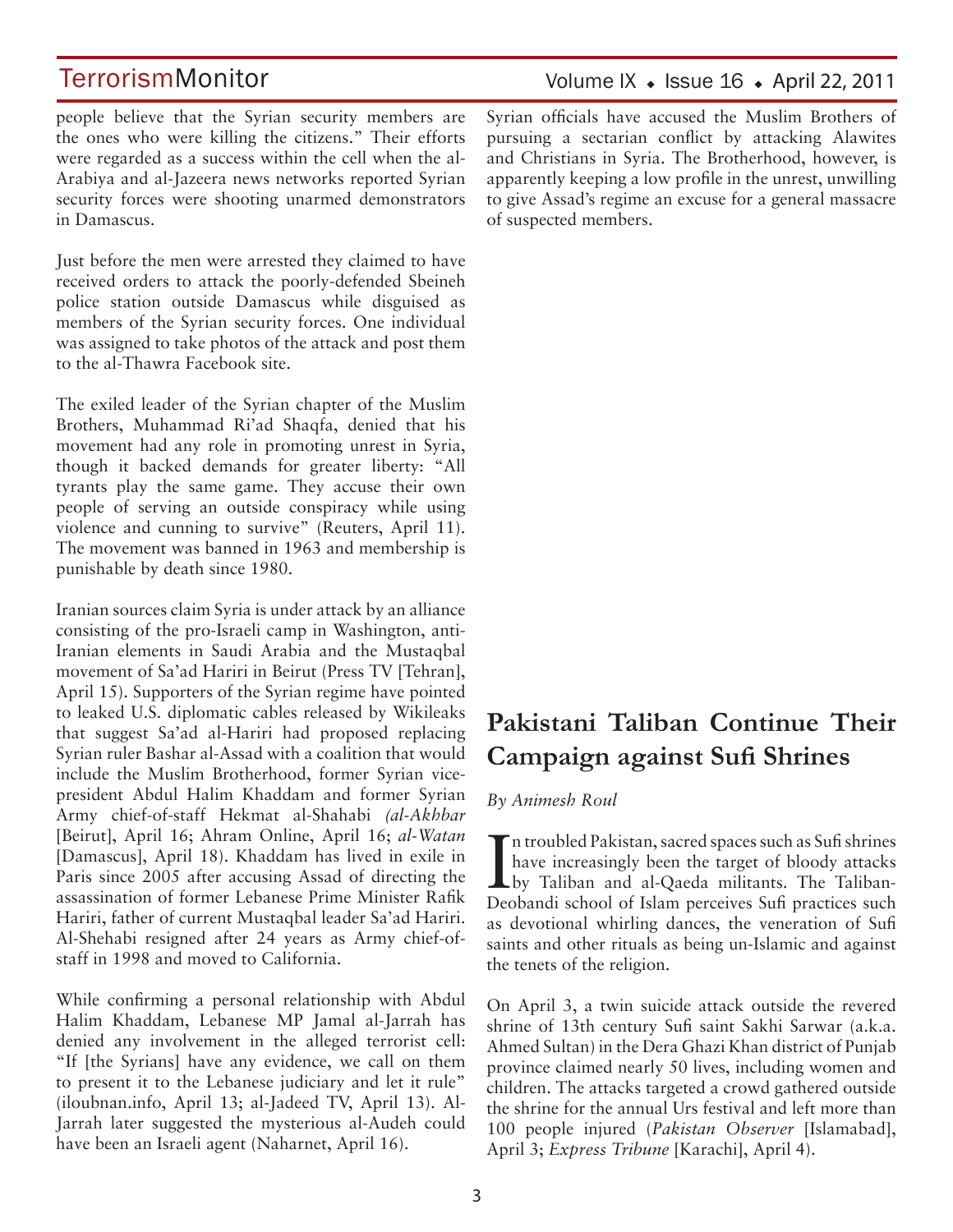The Tehrik-e-Taliban Pakistan (TTP) claimed responsibility for the attack: "Our men carried out these attacks and we will carry out more in retaliation for government operations against our people in the northwest," Ehsanullah Ehsan, a Taliban spokesman, told the media by telephone (Reuters, April 3; *The Nation* [Lahore], April 4).

A month before the Sakhi Sarwar incident, a similar attack took place at a mosque located in the compound of Akhwand Panju Baba's shrine in the Nowshera district of Khyber Pakhtunkhwa province (*Daily Times*  [Lahore], March 5). The militants struck while a charity meal was being distributed among hundreds of people after the Friday prayers. Nearly ten people were killed and more than 40 sustained injuries.

The Sakhi Sarwar and Akbarpura incidents were the latest in a string of deadly attacks that have targeted some of the most venerated Sufi religious sites in Pakpattan, Lahore, Peshawar, and Karachi. There have been four major attacks on Sufi sacred sites in the last year alone:

> • A remote-controlled device was triggered on February 3, while food was being distributed among the devotees outside the Baba Haider Saieen shrine in Lahore, Punjab. At least three people were killed and 27 others injured in the incident.

- The tomb of Baba Fariddudin Ganj Shakkar in Pakpattan was attacked on October 7, 2010. Six people were killed and 15 others injured.
- Taliban militants blew up the Mian Umar Baba shrine in Peshawar on June 22, 2010. No fatalities were reported (*Express Tribune*, June 22, 2010).

• Multiple bomb attacks on July 1, 2010 at the Data Darbar Sufi shrine in Lahore killed 45 people and injured 175. Unusually, the Tehrik-e-Taliban Pakistan (TTP) denied any involvement in this triple suicide bombing. TTP spokesman Azam Tariq said to the media: "We are not responsible for these attacks, this is a conspiracy by foreign secret agencies, you know we do not attack public places. We condemn this brutal act. Our target is very clear and we only attack police, army and other security personnel" (*The Nation*, July 2, 2010).

TerrorismMonitor Volume IX + Issue 16 + April 22, 2011

In Peshawar itself, at least four major Sufi landmarks were targeted between 2007- 2009. These included:

- The shrine of Abdul Shakoor Malang Baba was demolished by explosives on December 18, 2007.
- Lashkar-e-Islam killed ten villagers in a rocket attack on the 400-year-old shrine of Hazrat Abu Saeed Baba on March 3, 2008.
- The shrine of Shaykh Omar Baba was destroyed on May 8, 2009.

• The shrine of the most famous Sufi Pashto language poet, Rahman Baba, was razed to the ground by Taliban militants on March 5, 2009, partly because local women had been visiting the shrine (see *Terrorism Monitor* Brief, March 19, 2009).

Besides Sufi places of worship, pro-Taliban Sunni militants often target cultural symbols of the Ahmadiya and Shi'a communities across Pakistan. A late May 2010 attack on the Ahmadiya place of worship in the Model Town and Garhi Shahu areas of Lahore left more than 100 worshippers killed and scores injured. The Punjab chapter of the TTP claimed responsibility for the two attacks (*The News* [Karachi], May 29).

Meanwhile, Behram Khan, the mastermind of the twin suicide attacks at Sakhi Sarwar, was arrested along with five others from the Mamond district of Bajaur tribal agency (*The News*, April 11). His arrest came after the Pakistan agencies extracted information about the Taliban's future plans from a surviving would-be suicide bomber in the Sakhi Sarwar incident. According to the teenaged suspect, identified as Omar Fidai (a.k.a Fida Hussain), around 300 more boys have been trained for similar suicide attacks across Pakistan and Afghanistan. He claimed to have undergone training in the Mir Ali area of North Waziristan tribal area along with hundreds of juvenile suicide bombers. He is also reported to have revealed that Arabs, Uzbeks and Tajik nationals are amongst the terrorists currently holed up in the area and ready to unleash mayhem in Pakistan (Dawn [Karachi], April 8).

Other than the juvenile jihadis brainwashed and indoctrinated to die for Islam through martyrdom, what is also alarming is the graffiti supporting shrine attacks and praising al-Qaeda and the TTP that has surfaced on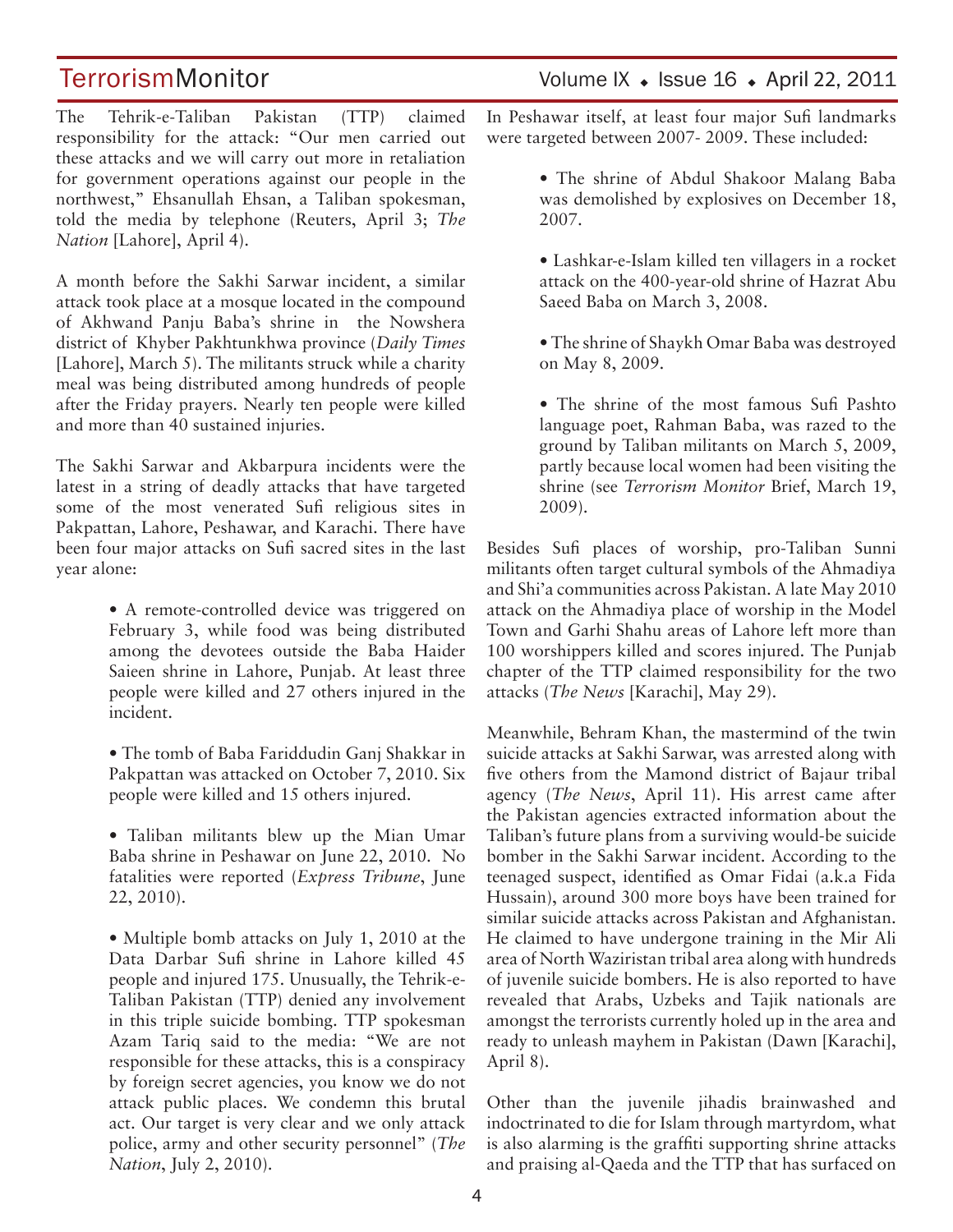the walls of many towns in Dera Ghazi Khan (*Express Tribune*, April 10). These "writing on the wall" campaigns spread chills down the spine of secular locals or those who practice liberal strands of Sufi Islam, as well as the local administration, which is often accused of having a lackadaisical attitude towards the safety and security of minority sects and communities.

*Animesh Roul is the Executive Director of Research at the New Delhi-based Society for the Study of Peace and Conflict (SSPC).*

## **The Internal Crisis of the Muslim Brotherhood in Egypt**

#### *By Hani Nasira*

Since the beginning of the Egyptian Revolution on<br>January 25, the Muslim Brotherhood in Egypt<br>has tried to project an image of unity in its forces, January 25, the Muslim Brotherhood in Egypt has tried to project an image of unity in its forces, actions and demands. The Brotherhood has been in the forefront of those who insisted on putting the former President Hosni Mubarak and the remnants of his regime on trial. This show of unity was maintained until the April 8 "Friday of Purgation and Trial" and the mock trial of three of Mubarak's closest political allies held in Cairo's Tahrir Square. The protest was boycotted by the Salafis and the Islamic Group (Islam Today, April 8).

In spite of this external show of unity within the Muslim Brotherhood since the abdication of President Mubarak and the transfer of power to the Supreme Council of the Armed Forces, the internal, operational and theoretical

### Volume IX  $\bullet$  Issue 16  $\bullet$  April 22, 2011

crises began to invade this show of unity. The image of the Brotherhood has changed from that of the victim to that of a dominant but untrustworthy actor as seen by the youth of the revolution, who worry that the movement might at any moment alienate itself from the Revolution, similar to what happened when the Muslim Brothers and the Salafists allied themselves with the army in seeking a yes vote in the March 19 constitutional reform referendum. The successful yes vote will fasttrack parliamentary and presidential elections, a move that will favor the established religious groups like the Brotherhood. There are also concerns in the movement's youth wing over reports that members of the Muslim Brothers' 16-man Guidance Council held secret meetings in February with former Vice President Omar Sulayman to negotiate an end to their participation in the revolution in exchange for permission to found their own political party (Muslim Brothers must currently run as independents in elections) (*al-Masry al-Youm*, April 17). Incidents such as these as well as rumors that the movement is conducting secret talks with the Supreme Council of the Armed Forces have accelerated the process of alienation from the Revolution and the movement's youth wing.

On March 31, Haytham Abu Khalil, a former member of the Brotherhood's Shura (consultative) Council, resigned because of the arbitrary way in which the movement treated him after he was suspended for one month after establishing contacts with the media and his criticism of the leadership. The punishment was later extended to three months and then to a full year. This pushed Abu Khalil to tender his resignation and announce his allegiance to the rival Islamist Nahda (Renaissance) Party (Youm7.com, March 31).

Further losses to the Brotherhood's leadership occurred on April 2, when Dr. Abdul Moneim Abu al-Futooh, one of the most prominent reformists within the Muslim Brothers, and Dr. Ibrahim al-Zaafarani, a Shura Council member, submitted their resignations. There is speculation they may join Nahda or the Wasat Party, a Muslim Brotherhood breakaway party formed in the mid-1990s. This has all happened after the Brotherhood's Supreme Guide Muhammad Badie declared members of the groups would not be allowed to join any political party other than the movement's new Freedom and Justice Party. Al-Zaafarani also noted that the Muslim Brothers' leadership warned some of its leaders against attending a March 26 conference organized by the movement's youth faction.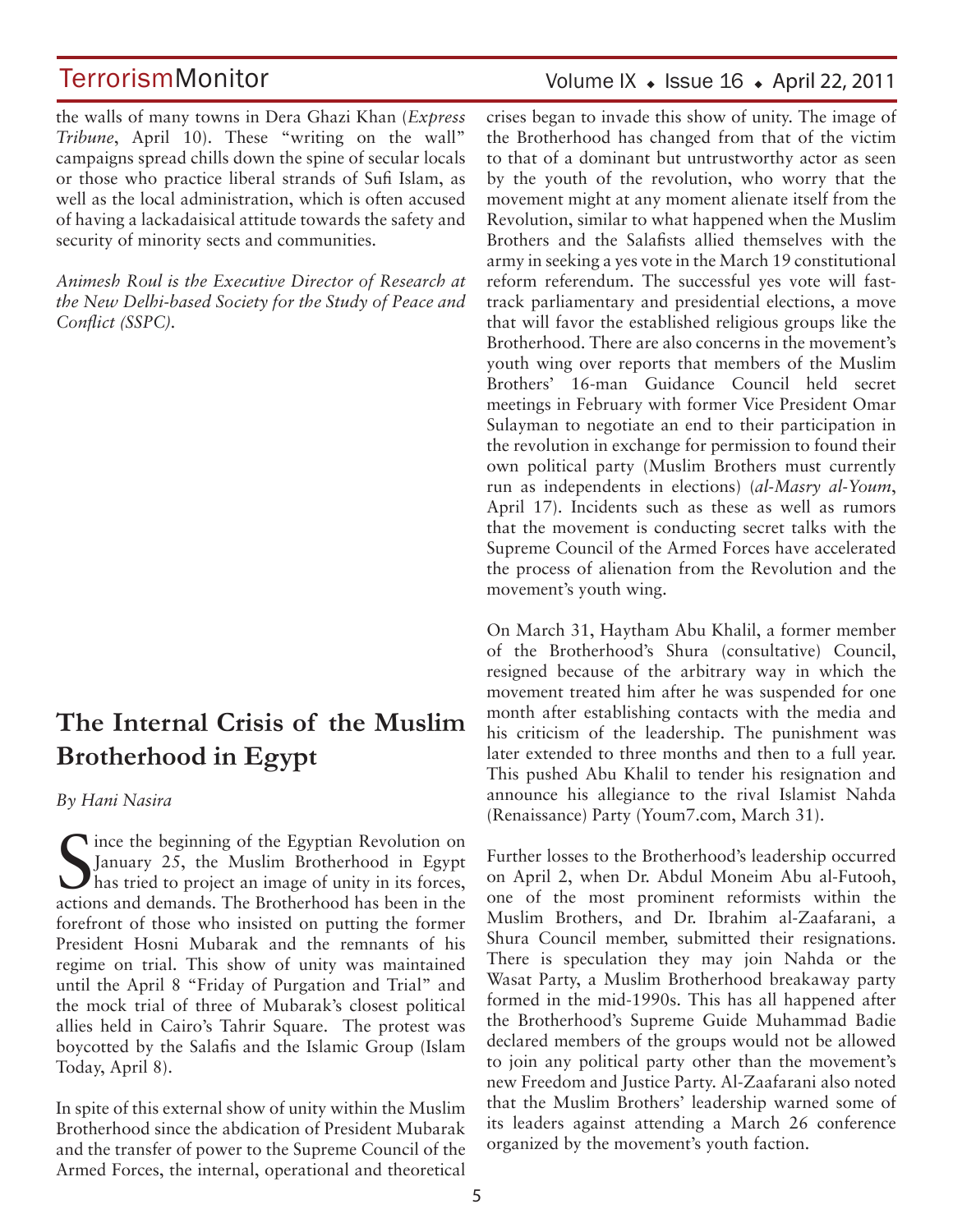TerrorismMonitor Volume IX + Issue 16 + April 22, 2011

It is also worth noting that a year ago al-Zaafarani had strongly criticized and questioned the legitimacy of the movement's elections and its organizational structure, serious issues that were shoved aside by the new Brotherhood leadership. Al-Zaafarani also stated that the Muslim Brotherhood lacks internal accountability and should realize the approaches used before January 25 are no longer feasible (*al-Akhbar*, March 30; *al-Masry al-Youm*, April 2). These criticisms have left the leadership unmoved; member Jamal Madhi declared on the movement's website that: "The Muslim Brotherhood is like a train that moves in one direction and it will not stop its movement because one of its passengers wants to leave the train" (Ikhwan Online, April 5). In spite of the fact that these resignations took place among the middle ranks of the movement, it is quite obvious by now that the generational conflict runs even deeper than the middle ranks. The Muslim Brotherhood's youth faction has been active since the revolution in examining the movement's leadership and administrative structure, calling for serious reforms of the movement's political perspective and organization. They also demand new ideologies that will lead the movement to more open perspectives and greater harmony with post-Mubarak Egypt.

The youth have called for dissolving the organizational structure of the group and the formation of a transitional administrative council until new and free elections can be held. They have also proposed more open and moderate ideas, saying for example that they did do not object electing a Copt as Egypt's president. Such ideas are not shared by other elements of the movement - members of the Brotherhood blocked rail traffic outside the southern city of Qena for two days to protest the appointment of a Coptic governor, General Emad Shehata Michael (Ahram Online, April 16; AP, April 17).

This puts the Muslim Brothers between the rock of the demands of its youth and the hard place of the escalating Salafist challenge. The movement's attempt to contain its youth who participated in the January 25 revolution will be risky as it simultaneously attempts to deal with the challenges posed by the more fundamentalist and extremist ideologies of the Salafists and jihadis.

There are many other problems and challenges that stand in the way of the Muslim Brothers in post-revolutionary Egypt. These challenges take form in the movement's inability to renew its identity by keeping itself captive to the era of its founder, Hassan al-Banna (1906-1949). In addition, there is a negative perception of the movement

by some prominent Islamists and social leaders who believe Egypt's largest Islamic group has deviated from the real teachings of Islam to concentrate its efforts on political pursuits.

The civil movements which were fascinated by the Muslim Brothers' proposal on civil reconciliation after the revolution still have concerns. Their trust in the Brotherhood is far from solid, especially after the battle for constitutional reform on March 19, leading some individuals to talk about a secret deal between the Brothers and the Supreme Council of the Armed Forces. Such a deal has been denied by the latter through statements by its official spokesman.

The question, then, is whether the current crisis within the movement will pave the way for the type of internal dialogue that has been silenced within the corridors of the movement until now. Egypt's new political environment is encouraging competition to the Brotherhood even within the Islamist sphere. Egypt's Islamists will be watching to see whether the movement realizes that its current ideology and strategies no longer enable it to face a host of new challenges and that change has become inevitable.

*Hani Nasira is an Egyptian writer who specializes in ideological movements.*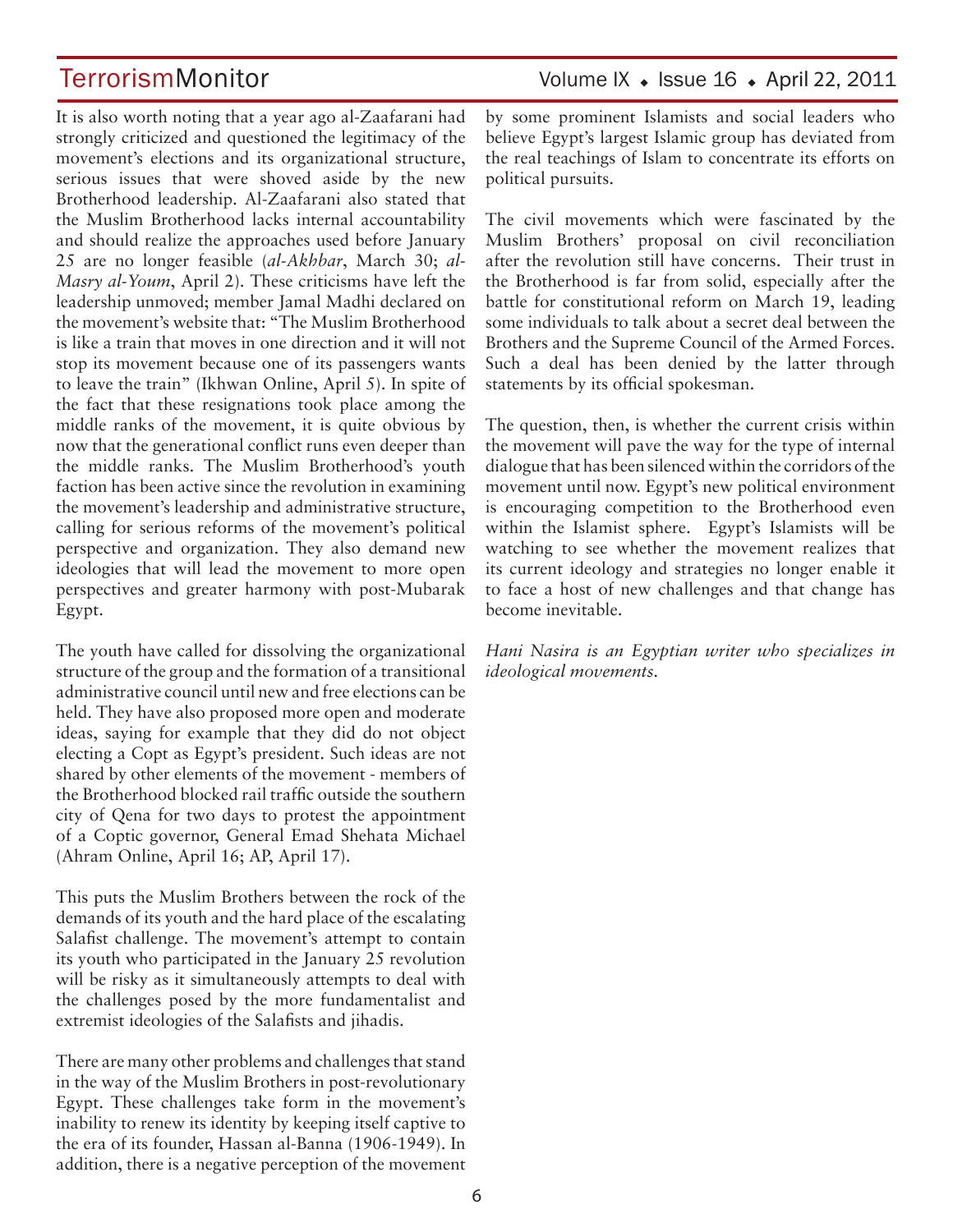## **Al-Qaeda in the Arabian Peninsula: Challenges and Opportunities in Revolutionary Yemen**

### *By Michael Horton*

The wave of revolutionary unrest spreading across<br>the Middle East poses a host of new challenges<br>and possibilities for Salafist inspired militant the Middle East poses a host of new challenges groups like al-Qaeda. The calls for democracy, fair elections, and transparent governments in countries like Egypt, Tunisia, Libya, and Yemen run contrary to Salafist political ideologies that subscribe to ideas like "one vote, one time" and regard democracy as a form of idolatry. [1] While it could be argued that such antidemocratic ideologies look increasingly irrelevant in the current climate, the instability brought about by rapidly evolving political landscapes could result in increased operational freedom for al-Qaeda and other Salafist militants.

This combination of possibilities and challenges facing al-Qaeda is perhaps most pronounced in Yemen where, after almost three months, anti-government protesters continue to call for the removal of Yemeni President Ali Abdullah Saleh and for fair elections. However, at the same time, the erosion of the already limited coercive authority of the central government in many parts of Yemen is providing al-Qaeda in the Arabian Peninsula (AQAP) and other militant Salafist groups with an even more ideal operating environment for training, planning, and launching attacks against domestic and regional targets.

How well AQAP is able to capitalize on this increased operational freedom depends largely on whether or not Yemen transitions to a government that better meets the needs of Yemenis and whether or not AQAP can or will adapt to the changing demands of Yemeni citizens.

### Looking For an Audience

It seems that the Islamic world's various militant Salafist organizations, much like many Western governments, were caught off guard by the rapidity of the revolutions in Tunisia and Egypt. Al-Qaeda central was slow to respond to the protests and resulting regime changes in Egypt and Tunisia. Al-Qaeda central's second in command, Egyptian Dr. Ayman al-Zawahiri, did not issue a statement until late February in which he warned Egyptians against adopting a democratic form of government since it "can only be secular."

In the months since the fall of the Tunisian and Egyptian regimes, al-Qaeda has attempted to make up for lost ground by issuing a number of statements and audio recordings praising Egyptians, Tunisians, and Libyans for their courage in overthrowing "tyrannical" regimes. Dr. Ayman al-Zawahiri has appeared in a new video that included statements from American cleric Anwar al-Awlaqi. Both men make laudatory statements about the revolutions but reiterate their calls for the imposition of Shari'a law.

In a recent article entitled "The Tsunami of Change" in AQAP's English language publication *Inspire*, Anwar al-Awlaqi attempts to make the argument that the revolutions in Tunisia, Egypt, and Libya will ultimately benefit al-Qaeda and the broader Salafist movement: "We do not know yet what the outcome [of the revolutions] would be, and we do not have to. The outcome doesn't have to be an Islamic government for us to consider what is occurring to be a step in the right direction." [2] He goes on to argue that, at a minimum, "Our mujahideen brothers in Tunisia, Egypt, Libya and the rest of the Muslim world will get a chance to breathe again after three decades of suffocation." The idea that militant Salafist groups operating in all three countries, especially Egypt, will have more operational freedom is the one cogent argument Awlaqi makes in the article.

The articles in *Inspire* fail to recognize or engage with what most protesters in Yemen and protestors in Egypt are still demanding — democratic reform. At one point in his article, Awlaqi implies that a Taliban style government is what is desired and expected. This is unlikely to resonate among those supportive of the protesters' demands for democracy and is even unlikely to resonate in more conservative sectors of Yemen society.

There are a number of reasons why a Taliban-like ideology would be unappealing to Yemenis, most particularly the use of qat. Even in regions like Abyan, Lahej, and Shabwa, where AQAP and Salafis reportedly have more of a following, most of the Yemeni men chew qat (a mild stimulant) on a weekly  $-$  if not daily  $$ basis. Salafists believe the use of qat is prohibited by Islamic law and must be punished with the death penalty. Nevertheless, qat farming and consumption are integral parts of Yemeni society and the Yemeni economy. It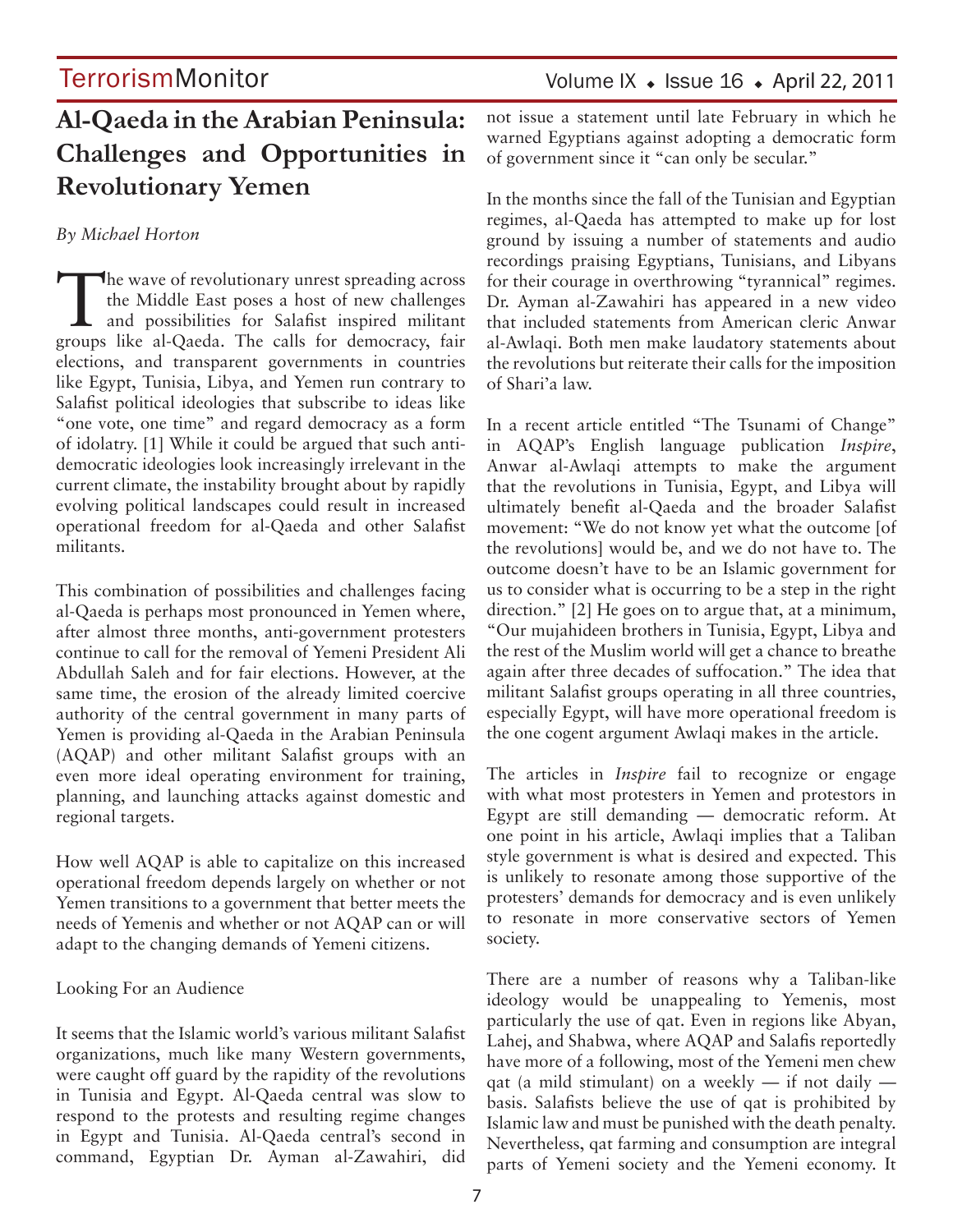is estimated that over 80% of Yemeni men chew qat on at least a weekly basis. While the consumption and production of qat have many negative effects on Yemeni society, qat also has a moderating effect that should not be underestimated.

Abyan: An Islamic Emirate?

In the restive southern governorate of Abyan, various news outlets reported that AQAP had taken over parts of the governorate on March 30 and had declared the governorate or at least the town of Ja'ar an "Islamic emirate" (*al-Bawaba*, March 31; Mareb Press, Arpil 1). Supposed members of AQAP made the announcement from a captured radio station in Ja'ar, the site of an ammunition factory/ depot that was looted and then blown up on March 28, killing 150 people. Government sources initially reported that elements of the dormant group Aden Abyan Islamic Army (AAIA) were responsible for looting the factory which produced reloaded AK-47 rounds and small numbers of reconditioned AK-47 rifles (for the AAIA and al-Qaeda, see *Terrorism Monitor* Briefs, November 11, 2010).

Other reports from residents of Ja'ar indicated that the looting occurred after state security forces withdrew from the town. Residents seized the opportunity to enter the factory and loot the ammunition, brass casings, and gunpowder. In many parts of Yemen, ammunition, especially for the ubiquitous AK-47, acts as a form of currency, and in contrast with the Yemeni riyal, is an appreciating currency with prices for a single round having increased roughly forty percent in the last three months. Reports from the area indicated that women and children were involved in the looting—women and children were certainly among the 150 that were killed when the factory blew up (al-Jazeera, March 31). While there were almost certainly Salafist militants and/or AQAP elements involved in the looting—it is unlikely that the attack on the factory and subsequent looting were the sole work of militants.

The declaration of an "Islamic emirate" in the wake of the withdrawal of state security forces from Ja'ar and other parts of Abyan should also be looked at with some suspicion. While AQAP and ideologically allied groups do enjoy support in the area, the idea that AQAP has control of the region or the town and can impose a Taliban style regime on the people of Abyan is highly unlikely. Like much of northern Yemen, the tribes of Abyan are highly independent, and while some will shelter AQAP operatives and join their ranks, they are

TerrorismMonitor Volume IX + Issue 16 + April 22, 2011

unlikely to take orders from the leaders of AQAP. For many tribal groups, AQAP is viewed as a weapon and bargaining tool to be wielded against an unpopular and largely unresponsive government.

AQAP's declaration of an Islamic emirate was followed by an order for women who are unaccompanied by a male guardian to remain in their homes. This will not be economically feasible and it contradicts many of the region's cultural and economic roles for women. Abyan's cultural and economic contexts must also be considered when examining likelihood of AQAP's declaration and implementation of an Islamic emirate. Abyan and the neighboring governorate of Lahej are two of Yemen's most important centers of agricultural production. The Abyan Delta has roughly 40,000 hectares of relatively productive farmland, where much of the work is done by women (*Guardian*, April 10).

A Mutually Beneficial Relationship: AQAP, the Salafists and the Saleh Government

While President Saleh and his government have been publicly described by Western governments, the United States in particular, as key allies and partners in the "war on terror," the reality is that the Saleh government's reliability in combating radical elements in Yemen is decidedly mixed. On March 8, concurrent with a prison riot at Sana'a central jail in which one prisoner was killed and 60 injured, at least 70 militant Salafists, some with connections to AQAP, were released from the Sana'a prison of the Political Security Organization (PSO) (al-Arabiya, March 8; *The Australian*, April 5). The order to release the prisoners logically had to have originated from someone with considerable power within the Saleh government. The release and "escape" of known militants and al-Qaeda operatives is not without precedent. In 2006, 23 men tunneled out of PSO prison and into an adjoining mosque (see *Terrorism Focus*, February 7, 2006; July 25, 2006). One of the current leaders of AQAP, Nasser al-Wuhayshi, was among the escapees. In 2007, the Yemeni government released Jamal al-Badawi, who was convicted on charges of helping plan the 2000 bombing of the USS Cole after he promised not to be involved in any further al-Qaeda related activities.

The Saleh government has a long history of making use of radical militants. In its long running covert war against the former People's Democratic Republic of Yemen (PDRY), the Saleh government recruited and used so-called "Afghan Arabs" (Yemenis and other Arabs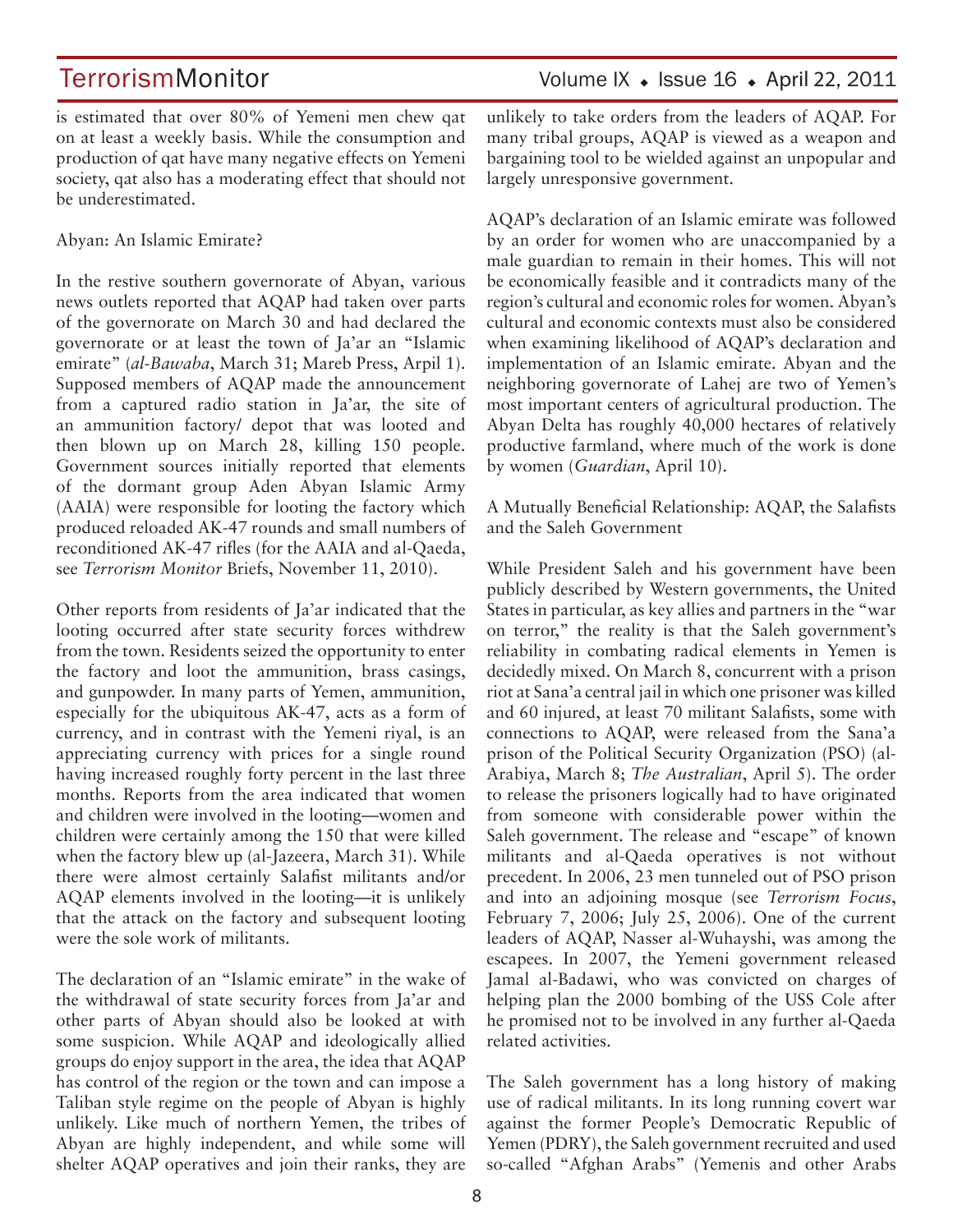who had fought against Soviet forces in Afghanistan) to launch operations inside PDRY territory. The Afghan Arabs played a key role in the 1994 civil war in which the south tried to secede from the newly created Republic of Yemen.

Relations between the Saleh government and militant Salafist groups like AQAP are likely more complex than is commonly understood. Both have benefited in different ways from the existence of the other. Judge Hamoud al-Hitar, the former minister for religious endowments who oversaw Yemen's de-radicalization program, has claimed that the Saleh government uses the threat of al-Qaeda to blackmail Arab and foreign countries into giving support. Judge al-Hitar went on to argue that the threat of al-Qaeda is being exaggerated and that the number of al-Qaeda operatives is only ten percent of government estimates (News Yemen, April 8; *The National*, April 9). The idea that the Saleh government has an interest in maintaining some level of "terrorist" threat is one that has been voiced by others, including the influential Sheikh Hamid al-Ahmar and should be taken into consideration when vetting Yemeni government assessments of AQAP's strength and reach (*Yemen Times*, March 3). At the same time, AQAP and similar groups have benefited from the Saleh regime's inability to consistently assert state control and its failure to provide even the most basic services in most of Yemen.

### Opportunities for Growth

The breakdown of the government's already limited authority in areas like Abyan, Lahej, and Shabwa will undoubtedly  $-$  as Awlaqi suggests in his article  $$ provide AQAP and other Salafist militants increased operational freedom and space in which to plan and conduct operations. The rapid deterioration of the weak Yemeni economy will likely provide AQAP with additional recruits and opportunities to insert itself into the margins of Yemeni communities. Unemployment in parts of Yemen exceeds 40%. The impasse between anti-government demonstrators and the Saleh government has further increased unemployment rates across the country due to the cessation of activities like construction and road work. The increased instability has also led to rising food prices, a hard currency shortage, and a devaluing Yemeni Riyal. All of these are adding to the already severe economic pressures being felt by communities throughout Yemen. These economic pressures can and will make members of some communities more susceptible to radical ideologies.

### Volume IX  $\bullet$  Issue 16  $\bullet$  April 22, 2011

AQAP has never developed the kind of social network that the Muslim Brotherhood of Egypt developed. The Muslim Brotherhood in its current configuration is not a militant organization so a direct comparison cannot be made; however, AQAP may well learn from the Brotherhood's success in extending its influence by providing communities with basic welfare services in the absence of an effective and responsive government, especially at a time of increasing economic hardship.

On the regional front, the breakdown of state authority and security will mean that AQAP will have greater opportunities to network with groups like the Shabaab Movement of Somalia. There is already evidence that the two groups have established at least a basic strategic and ideological relationship. Yemen has a long unguarded coastline along both the Gulf of Aden and the Red Sea and shares part of the strategic strait and chokepoint, the Bab al-Mandab (see *Terrorism Monitor,* February 19, 2010). Moving men and materiel in and out of the country was possible and relatively easy even before the anti-government protests began. Now, with the withdrawal of many state security forces and army troops, insecurity has further increased. Yemen has long been a regional source of black market weapons — the arms smuggling trade in the Red Sea goes back at least two hundred years. The looting and seizure of a number of government arms depots and the fragmented nature of the Yemeni Army likely mean that AQAP will be well supplied with weapons and materiel — more than enough to emerge as a regional supplier to other Salafist inspired militants.

### Conclusion

Militant Salafist organizations like AQAP are doctrinally constrained—they are unable to respond to or engage with protesters' demands for elections and democratic reforms. Yet the unrest generated by the changes present them with a host of new opportunities. In Yemen, AQAP has taken advantage of the breakdown of limited government authority in areas like Abyan and Shabwa. It is likely that AQAP has secured more weapons and is on some level attempting to assert its authority over some communities.

Countering the threat that AQAP represents requires addressing Yemen's core economic and development issues. It is only in this way that AQAP will be denied an operating environment. Furthermore, Yemen must transition to a government that is better able and more willing to address the needs of all of its citizens. The